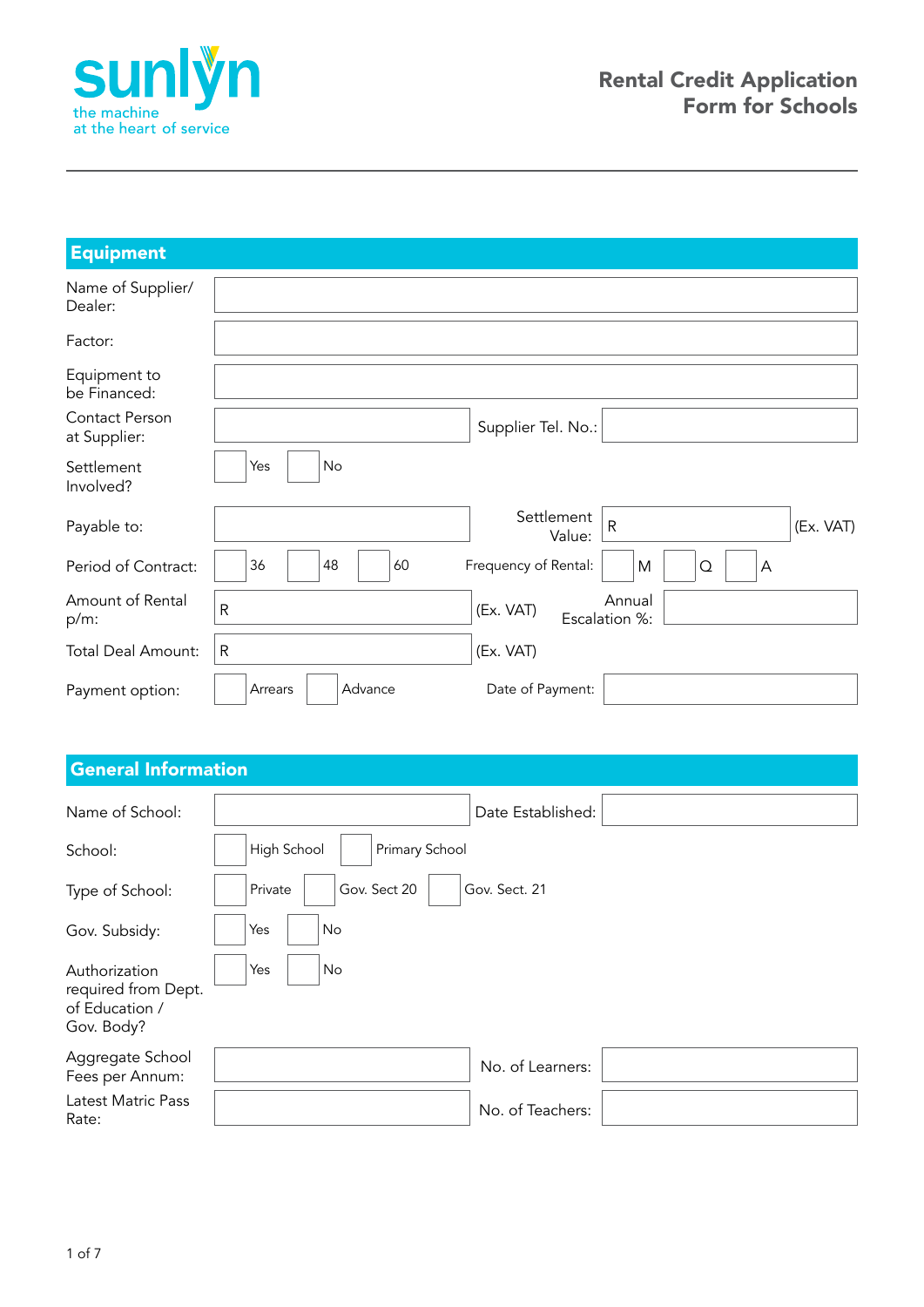| <b>General Information</b>                      |                                                                                                                          |                                      |                                        |                    |
|-------------------------------------------------|--------------------------------------------------------------------------------------------------------------------------|--------------------------------------|----------------------------------------|--------------------|
| Source of Income:<br>(Mandatory):               | Financial<br>Investments<br>Services<br>Trade Income<br>Trade Income<br>- Sales<br>- Services<br>Other: (Please specify) | Rental<br>Income<br>Trade<br>Finance | Public<br>Administration<br>Commission | Membership<br>Fees |
| Full Names of<br>Governing Body<br>Chairperson: |                                                                                                                          |                                      |                                        |                    |
| <b>Full Names</b><br>of Principal:              |                                                                                                                          |                                      |                                        |                    |
| Contact person<br>and position:                 |                                                                                                                          | Email address:                       |                                        |                    |
| Telephone no.:                                  |                                                                                                                          | Fax no.:                             |                                        |                    |
| Physical address:                               |                                                                                                                          |                                      |                                        |                    |
|                                                 |                                                                                                                          |                                      | Postal code                            |                    |
| Postal address:                                 | Same as physical address                                                                                                 |                                      |                                        |                    |
|                                                 |                                                                                                                          |                                      |                                        |                    |
|                                                 |                                                                                                                          |                                      | Postal code                            |                    |
| Delivery address:                               | Same as postal address                                                                                                   |                                      |                                        |                    |
|                                                 |                                                                                                                          |                                      |                                        |                    |
|                                                 |                                                                                                                          |                                      | Postal code                            |                    |

## Signatory/ies Contact Details

| 1.                |                |             |  |
|-------------------|----------------|-------------|--|
| Full name         |                |             |  |
| Physical address: |                |             |  |
|                   |                | Postal code |  |
| Cellphone number: | Email address: |             |  |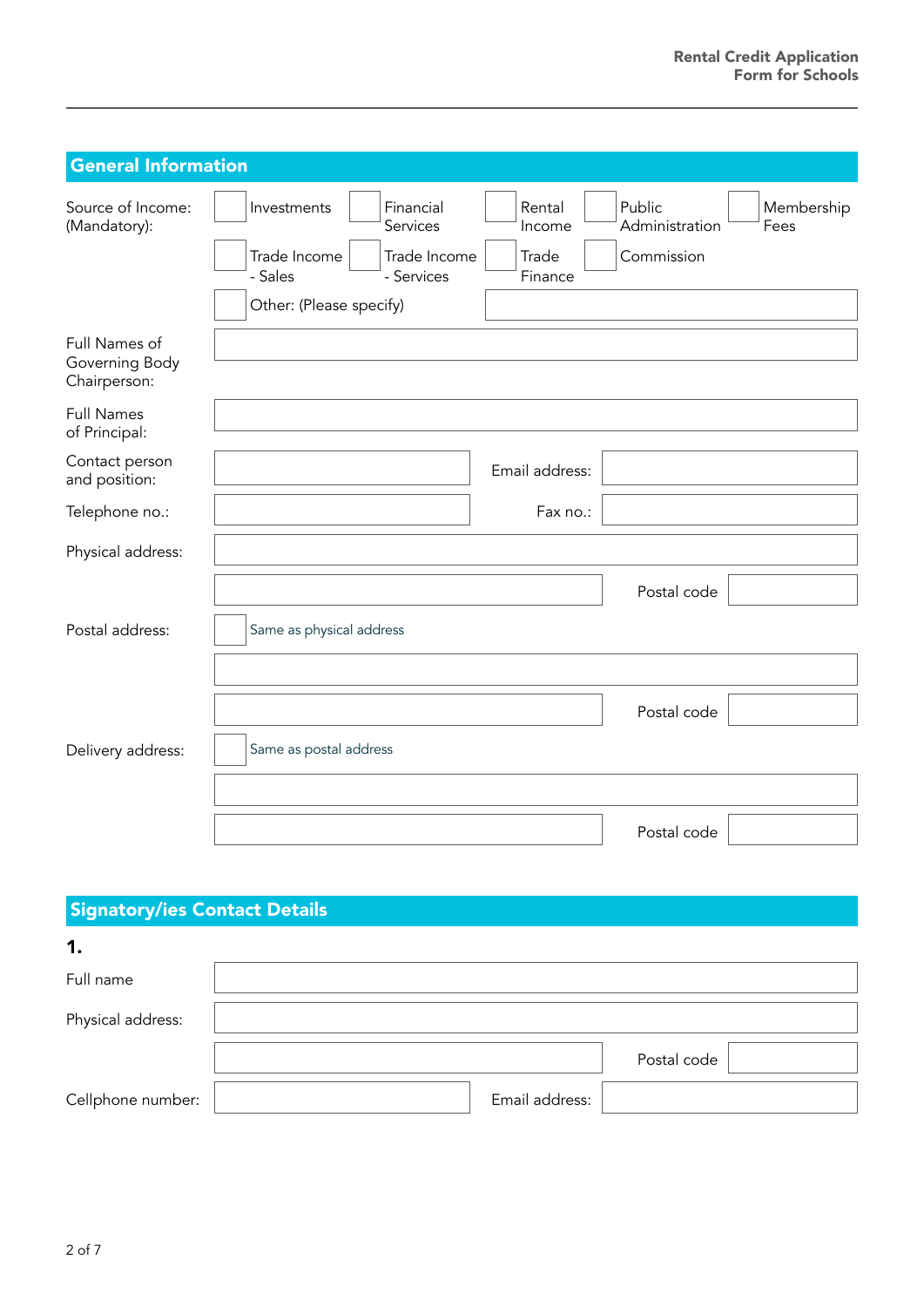## **Signatory/ies Contact Details (continued)**

| 2.                |                |             |  |
|-------------------|----------------|-------------|--|
| Full name         |                |             |  |
| Physical address: |                |             |  |
|                   |                | Postal code |  |
| Cellphone number: | Email address: |             |  |
| 3.                |                |             |  |
| Full name         |                |             |  |
| Physical address: |                |             |  |
|                   |                | Postal code |  |
| Cellphone number: | Email address: |             |  |

# **Billing**

| 1.              |                |  |
|-----------------|----------------|--|
| Full Name       |                |  |
| Contact number: | Email address: |  |
| 2.              |                |  |
| Full Name       |                |  |
| Contact number: | Email address: |  |
| 3.              |                |  |
| Full Name       |                |  |
| Contact number: | Email address: |  |
| 4.              |                |  |
| Full Name       |                |  |
| Contact number: | Email address: |  |
| 5.              |                |  |
| Full Name       |                |  |
| Contact number: | Email address: |  |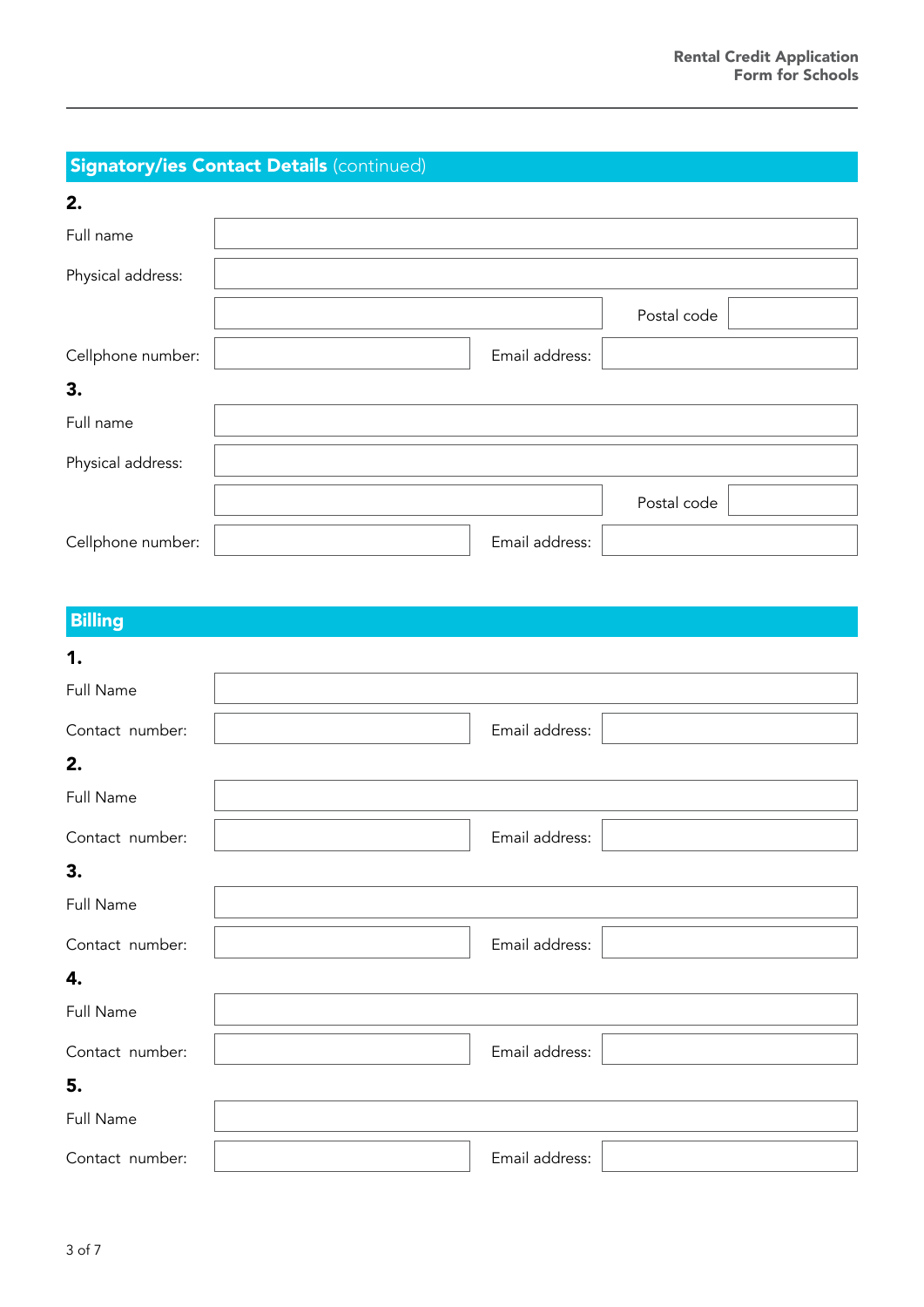| <b>Landlord Details:</b> |                 |             |
|--------------------------|-----------------|-------------|
| Name:                    | Contact Person: |             |
| Telephone no:            | Fax No.:        |             |
| E-mail address:          |                 |             |
| Postal address:          |                 |             |
|                          |                 | Postal code |

| <b>Auditors Details</b> |                   |                                     |                |           |
|-------------------------|-------------------|-------------------------------------|----------------|-----------|
| Name:                   |                   | Contact Person:                     |                |           |
| Telephone no:           |                   | E-mail address:                     |                |           |
| Financial Year-end:     | Feb<br>Dec<br>Jun | Annual Turnover:<br>(Mandatory):    | $\overline{R}$ | Initial:  |
| Other:                  |                   | Are Financial Statements Available? |                | Yes<br>No |

| <b>Banking Details</b>       |                  |  |
|------------------------------|------------------|--|
| Bank:                        | Branch:          |  |
| Branch code:                 | Account no:      |  |
| Date Opened:                 | Overdraft Limit: |  |
| <b>Bank Account</b><br>Name: |                  |  |

| <b>Insurance Details</b> |                 |  |
|--------------------------|-----------------|--|
| Name:                    |                 |  |
| Policy No.:              | Contact Person: |  |
| Telephone no:            | Cell:           |  |
| Fax no:                  | E-mail address: |  |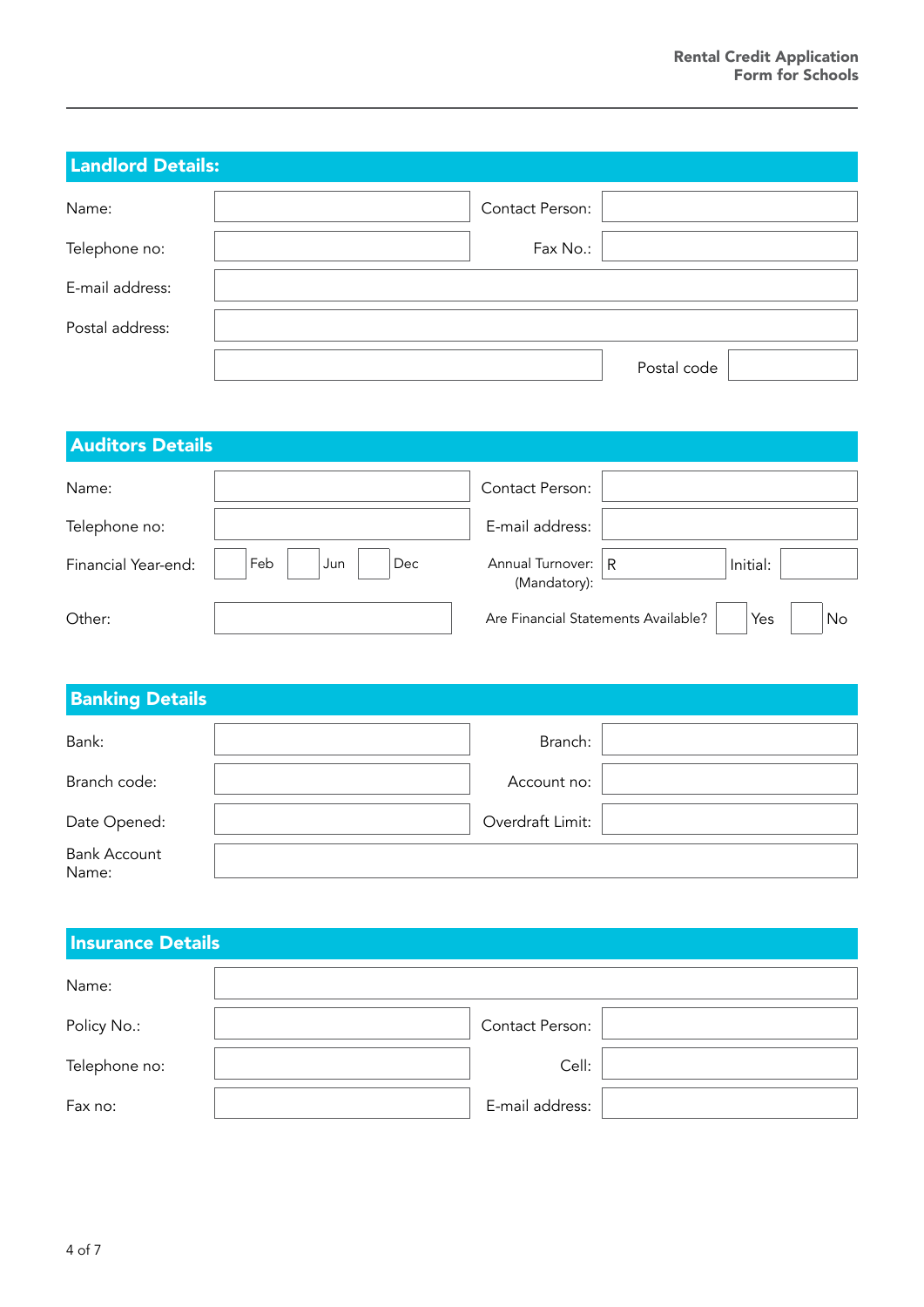## Trade References

| 1.               |                |
|------------------|----------------|
| Major Customers: |                |
| Contact Person:  | Telephone No.: |
| Yrs. of Service: |                |
| 2.               |                |
| Major Customers: |                |
| Contact Person:  | Telephone No.: |
| Yrs. of Service: |                |
| 3.               |                |
| Major Customers: |                |
| Contact Person:  | Telephone No.: |
| Yrs. of Service: |                |
| 1.               |                |
| Major Suppliers: |                |
| Contact Person:  | Telephone No.: |
| Yrs. of Service: |                |
| 2.               |                |
| Major Suppliers: |                |
| Contact Person:  | Telephone No.: |
| Yrs. of Service: |                |
| 3.               |                |
| Major Suppliers: |                |
| Contact Person:  | Telephone No.: |
| Yrs. of Service: |                |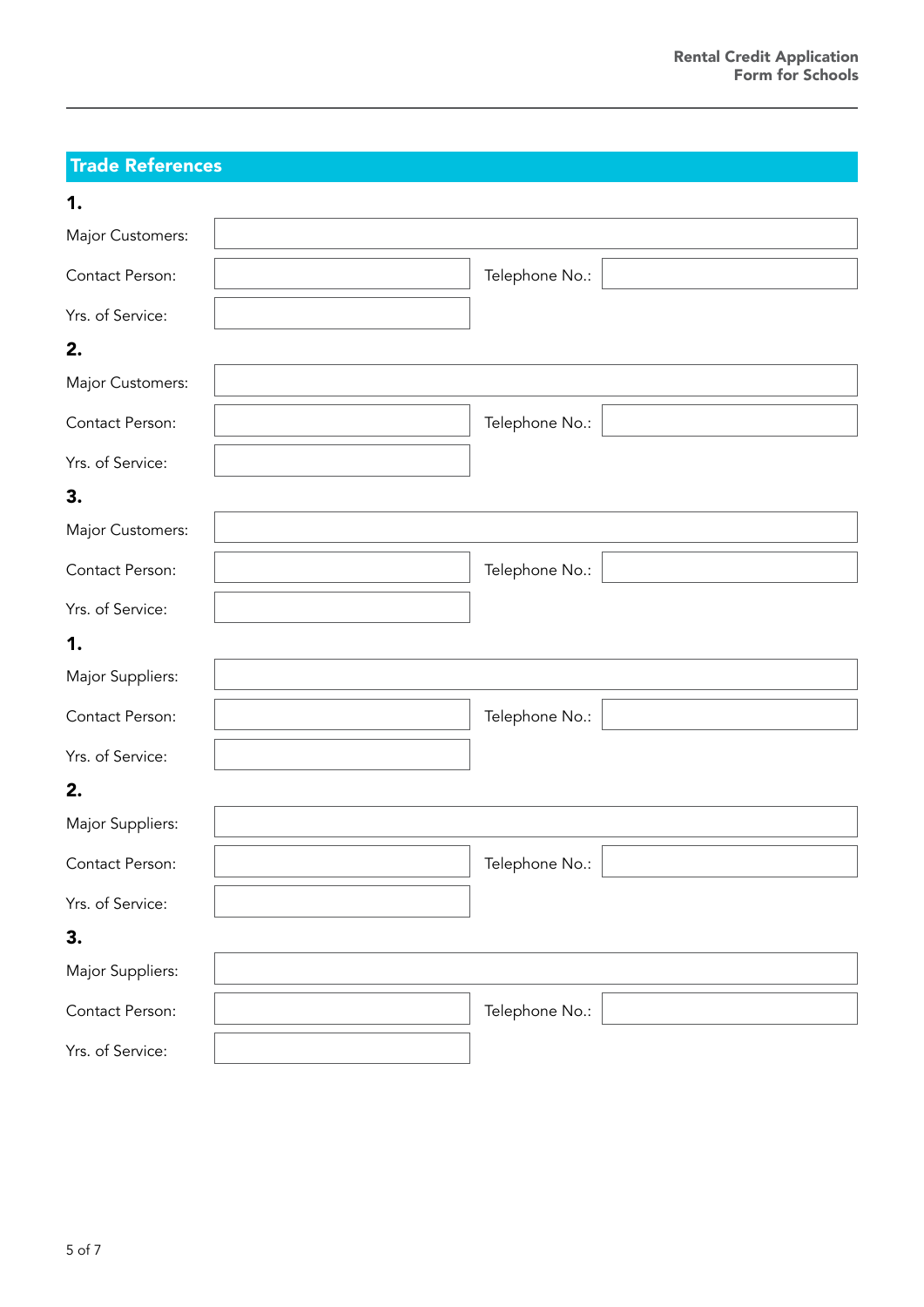#### Trade Reference & Credit Bureau Consent

I/We hereby consent to you or your cessionary/ies making enquiries to my/our credit records and trade references with any credit reference agency or any third party to confirm the details provided and confirm that this consent shall apply in every respect to every director, shareholder, member and/or associate of the applicant. As signatory to this application I/we hereby indemnify you or your cessionary/ies against any claim that may be made against you or you cessionary/ies by any director, shareholder, member and/or associate of the applicant by virtue of this consent.

#### Marketing Consent

I/We consent to Sasfin Bank providing personal details to its cessionary/ies, subsidiaries and associated entities and other departments for purposes of marketing and referring potential business opportunities from and by its cessionary/ies, subsidiaries and associated entities as well as for credit assessment purposes.

#### Financial Intelligence Centre Acts (FICA)

All accountable institutions are required to identify their clients as required by the Financial Intelligence Centre Act No1 of 2017. We therefore consent to you carrying out identity and fraud prevention checks and sharing information as required

#### **Certificate**

I/we certify that to the best of my/our knowledge and belief the information I/we have given you is correct and I/ we are not aware of any matters of circumstances which I/we have not disclosed to you in writing which might influence your decision. I/We certify that there are not writs, summonses, judgements, petitions, winding up order or pending applications for liquidation or threatened against the Applicant or its directors/shareholders.

#### Annual Turnover

I/We warrant that the Annual Turnover and/or Net Asset Value is true and correct and acknowledge that Sasfin Bank Ltd has relied on such warranty in determining the legal framework of the facility.

#### Protection of Personal Information Act

In accordance with the Protection of Personal Information Act 4 of 2013 ("POPI"), Sunlyn Proprietary Limited ("Sunlyn") requires the consent of the Customer to process all personal information as defined within POPI ("Personal Information").

In order to fulfil the obligations of the above-mentioned agreement, the Customer, by its signature hereto expressly consents and agrees that Sunlyn and/or its cessionary/ies may:

- make enquiries to confirm and verify any Personal Information provided by the Customer ;
- generally make whatever enquiries Sunlyn deems necessary from any source whatsoever;
- seek Personal Information relating to the Customer from any credit bureau;
- process your Personal Information for purposes of providing the services provided in terms of the agreement;
- process and disclose the Customer 's Personal Information for purposes of the prevention, detection and reporting of fraud and criminal activities, the identification of the proceeds of unlawful activities and the combating of money laundering activities;
- process and report on the Customer 's Personal Information to comply with an obligation imposed by any applicable laws;
- utilise automated decision processes to facilitate the generation of credit score cards for the purposes of determining the creditworthiness of the Customer and retain and utilise records of information pertinent to the Customer 's ongoing creditworthiness; and